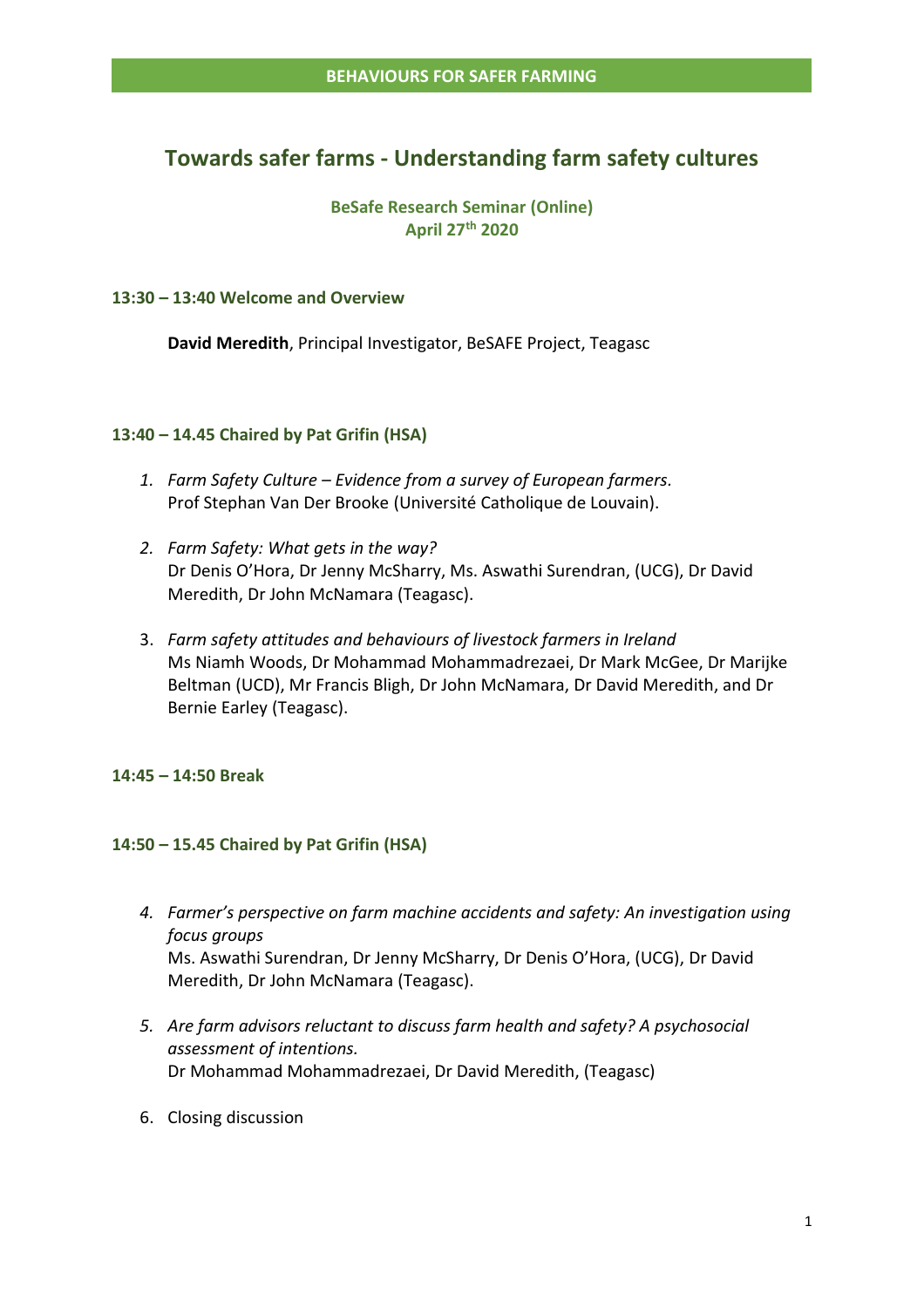#### **Farm Safety Culture – Evidence from a survey of European farmers.**

Prof Stephan Van Der Brooke (Université Catholique de Louvain).

#### **Abstract**

Agriculture is one of the most hazardous industrial sectors with a high prevalence of occupational injuries and work-related health problems. Most of these problems are caused by the interplay of human behavior and ergonomic factors, and are thus preventable. Interventions to prevent occupational injuries and diseases among agricultural workers should aim to change risk behaviors and conditions by addressing the determinants of unsafe or unhealthy behavior. To that effect, an evidence based prevention approach can be adopted, consisting of four steps: (1) identify behavioral risk factors; (2) identify the cognitive, motivational and environmental determinants of these risk behaviors based on psychological models; (3) develop and test interventions to influence health related behavior; and (4) investigate the conditions for successful implementation of these preventive interventions. In the presentation, the application of this approach to promoting farmers' health and safety will be illustrated by referring to the EU COST Action SACURIMA (Safety Culture and Risk Management in Agriculture). This international, European-wide action draws on psychological theory to identify and measure the main individual and contextual determinants of farmers' safety behavior (i.e., knowledge, attitudes, perceived risks, perceived norms, safety culture, and cues to action) in an international comparative survey that can serve for benchmarking national performance. The implications for panning and evaluating policies and interventions to enhance safety among farmers will be discussed.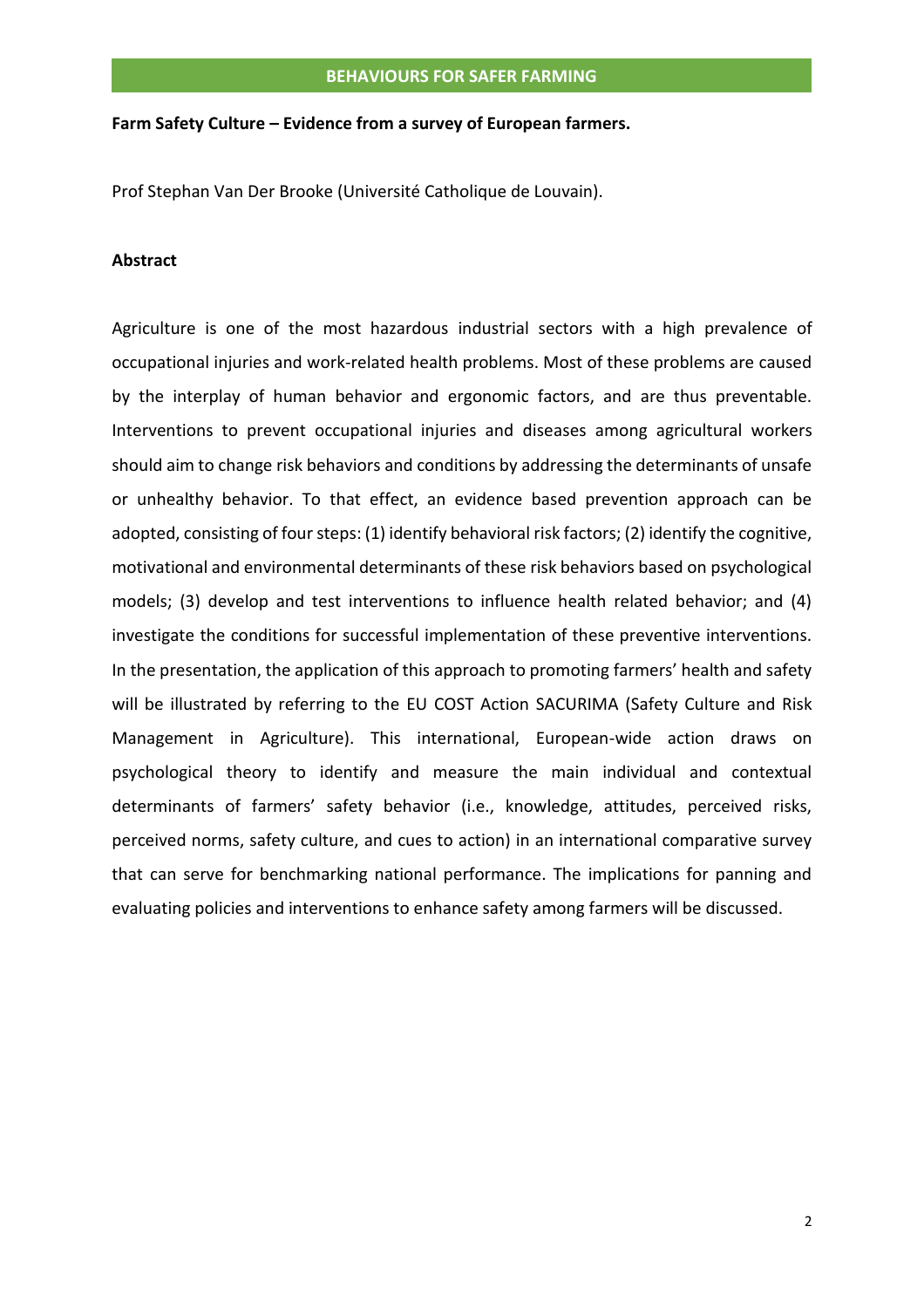#### **Farm Safety: What gets in the way?**

Presenter: Denis O'Hora

Contributors: Jenny McSharry, Aswathi S, David Meredith & John MacNamara

Attempts to understand farm safety have in the main employed social-cognitive approaches. In addition to social and cognitive influences, farm safety is highly dependent on non-cognitive characteristics, such as physical ability, financial, time and work resources and the particular environmental context of each farm. The Capability-Opportunity-Motivation-Behaviour (COM‐B) model proposed by Michie (2011) includes such noncognitive characteristics. Specifically the COM‐B model proposes that Behaviour is the product of three classes of influence: Capability (physical and psychological), Opportunity (physical and social) and Motivation (reflective and automatic). The Opportunity domain and the Physical Capability component, represent the contribution of ecological frameworks to the COM-B model to supplement social-cognitive approaches. The current paper introduces the COM-B model and explores its potential to supplement current approaches to farm safety.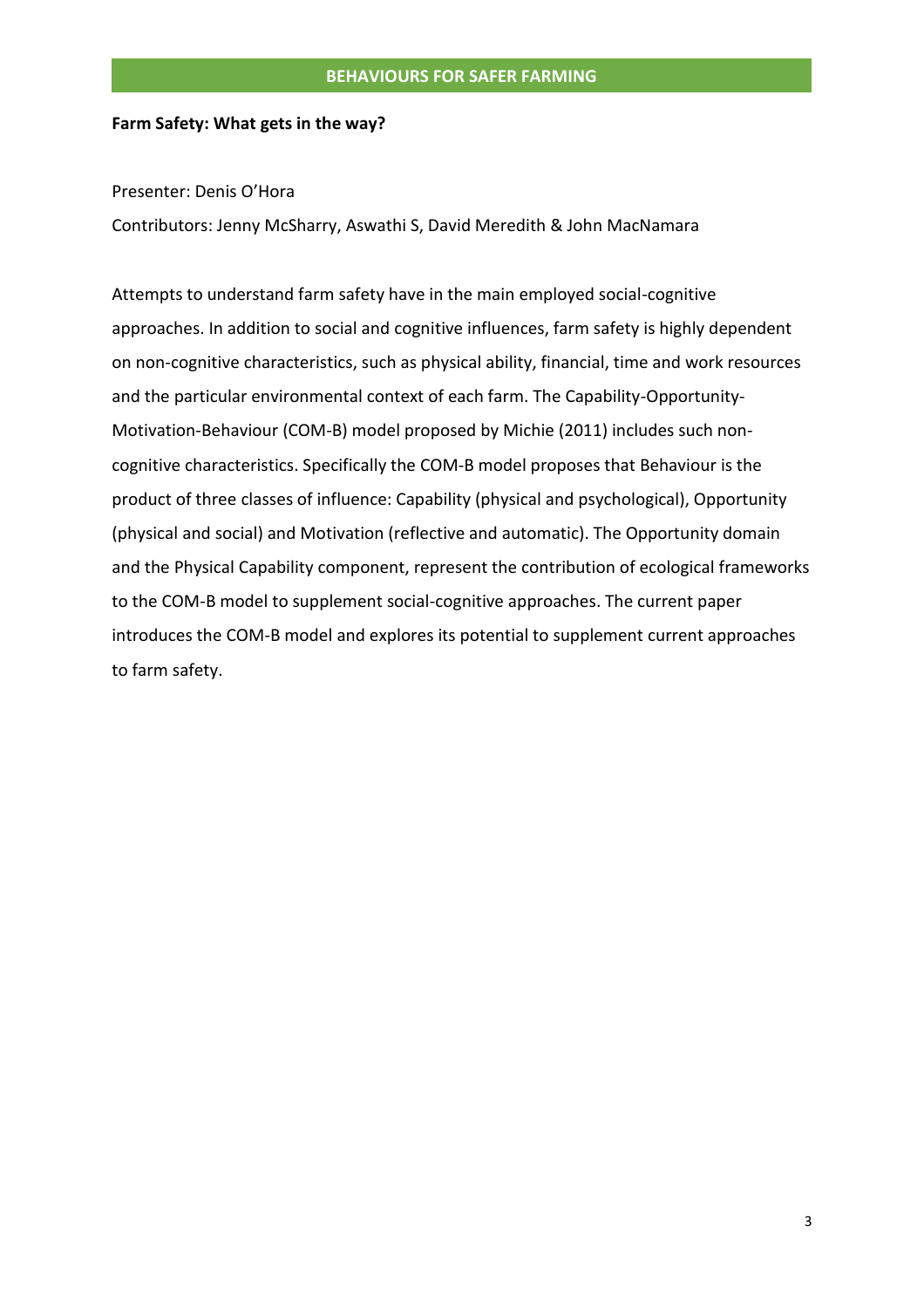#### **Farm safety attitudes and behaviours of livestock farmers in Ireland**

Ms Niamh Woods<sup>1,2</sup>, Dr Mohammad Mohammdrezaei<sup>3</sup>, Dr Mark McGee<sup>1</sup>, Dr Marijke Beltman<sup>2</sup>, Mr Francis Bligh<sup>4</sup>, Dr John McNamara<sup>5</sup>, Dr David Meredith<sup>3</sup>, and Dr Bernadette Earley $1$ 

AGRIC, Teagasc, Grange, Dunsany, Co. Meath <sup>2</sup>School of Veterinary Medicine, University College Dublin, Belfield, Dublin 4 Teagasc, Rural Economy Development Programme, Ashtown, Dublin 15 Teagasc, Abbey Street, Roscommon, Co. Roscommon Teagasc, Kildalton, Piltown, Co. Kilkenny

#### **Abstract**

Livestock production systems consistently rank as one of the most hazardous with regard to farmer safety, accounting for 16% of total fatalities in the Irish agricultural and forestry industry between 2009 and 2018. Human-animal relationships (HAR) play an important role in animal welfare, production, and the safety of those working with livestock.

Farmers' attitude and behaviour towards safety were assessed by means of a survey. In 2019, a questionnaire was designed for completion by farmers (who were enrolled in the Teagasc Beef Knowledge Transfer discussion groups (n = 350)), and by agricultural education students (n = 38). It consisted of 60 questions, some of which contained multiple parts. Questions were aimed at personal (farmer and farm) characteristics, frequency of contact with animals, facilities on farms, safety and risks associated with livestock handling, attitudes, behaviours, intentions and importance of safe farming. The final section addressed 'near misses' and accidents on farm. A mean total farm size of 50 ha (SD; 34) and total mean herd size of 120 animals (SD; 173) were calculated. Of the participants, almost 82% considered beef farming as their main enterprise, 49% occupied farms on a full-time basis and 51% on a part-time basis, with a high variation in work hours found. In general, farmers' attitudes towards safety were positive, however 15% did not have a *Risk Assessment Document* in place for their farm. Younger famers were less likely to take risks while older farmers had a greater perceived ability to work safely and had more positive attitudes and intentions. Older farmers were also less critical of their animal handling facilities. Farmers with larger herd sizes, farming their own area of land were more likely to ask inexperienced individuals to help with livestock on farm. Farm occupation (full time versus part time) affected attitudes, behaviour and intention to work safely.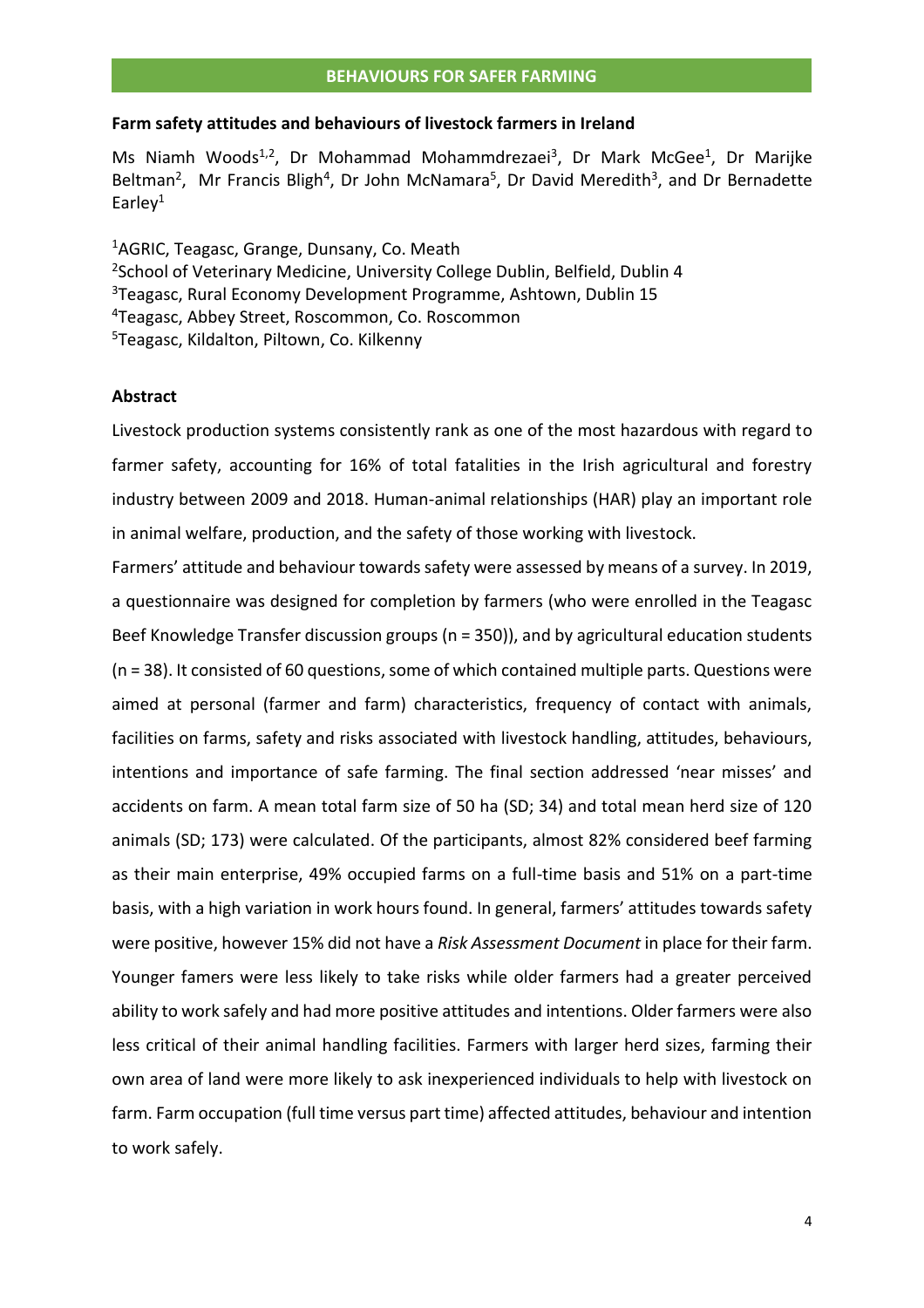# **Farmers' perspective on farm machine accidents and safety: An investigation using focus groups**

Aswathi S<sup>1</sup>, Denis O'Hora<sup>1</sup>, Jennifer McSharry<sup>1</sup> & David Meredith<sup>2</sup>

### <sup>1</sup>National University of Ireland Galway

#### <sup>2</sup>Teagasc

Farm safety is a critical issue of concern to farmers, farm households and a range of agricultural and health policy stakeholders. The occupational characteristics of farming, e.g. self-employed workers that generally work alone, limit the effectiveness of conventional approaches to enhancing safety and health. In order to facilitate the development of efficient and tailored intervention programs to improve safety on farms, it is essential to take inputs from the stakeholders. Internationally, farmers have not generally being included in the development and design of farm health and safety initiatives. This qualitative study aimed to; explore farmers' insight into farm accidents; develop recommendations for safety guidelines; identify priority behavioural risk components; and investigate the prerequisites for a behavioural safety intervention. Though there is a body of research identifying older farmers as being disproportionately affected by farm accidents, there are no known safety interventions designed specifically for older farmers. Using a semi-structured interview guide, four focus group discussions were conducted online, consisting of 19 older farmers(above 60) from various types of farms. Using MAXQDA, an inductive thematic approach was applied to analyse the focus group transcripts. Generated themes were then mapped to the Capability-Opportunity-Motivation-Behaviour (COM-B) model to explore the capability, opportunity, and motivation of farmers to adopt safety behaviours. These insights from farmers should encourage new perspectives on the development of novel farm safety interventions.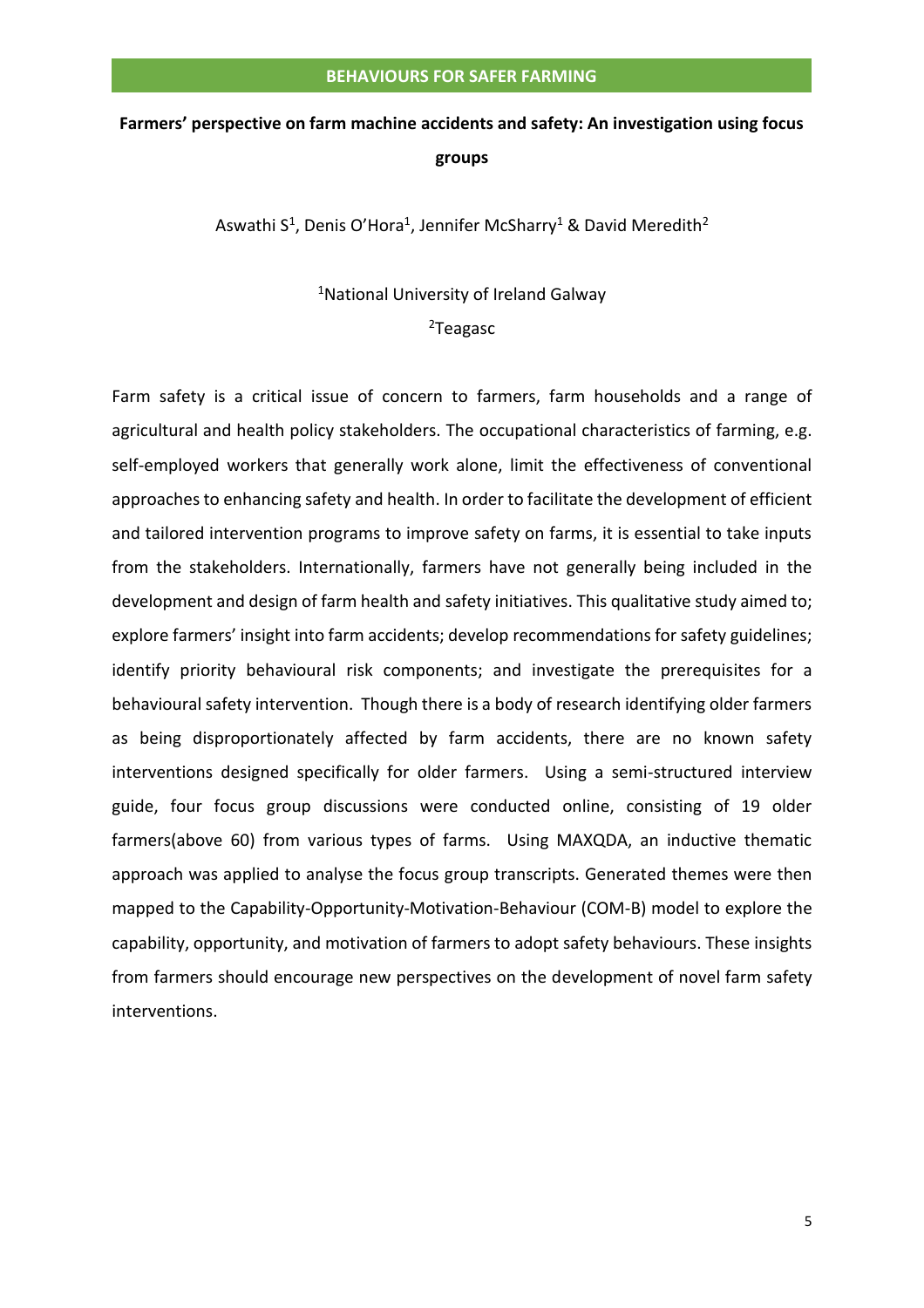# **Are farm advisors reluctant to discuss farm health and safety? A psychosocial assessment of intentions.**

Dr Mohammad Mohammadrezaei<sup>1</sup>, Dr David Meredith<sup>1</sup>, Dr John McNamara<sup>2</sup>

- 1. Rural Economy Development Programme, Teagasc, Ashtown, Dublin 15.
- 2. Kildalton College, Piltown, Co. Kilkenny.

#### **Abstract**

Despite the important role of farm advisors' in supporting farmers engage with and participate in farm health and safety (FHS) initiatives, the factors shaping advisors' intention's related to FHS have not been well document. To address this gap we use the Theory of Planned Behaviour (TPB) framework to assess and explain the extent to which advisors' attitudes, subjective norms, perceived behavioral control (PBC) affect their intention. We apply Structural Equation Modelling (SEM) to analyses data collected through a survey of farm advisors and consultants who participated in a national farm development programme. The SEM findings illustrated that all TPB constructs explain 62% of the variance in intention. Advisors' low attitude and PBC were associated with perceived low social confirmation or high social pressure from both leading farmers and other farmers. This resulted in advisors viewing FHS as an unimportant/unfavourable issue and contributed to perceptions of no control and confidence discussing FHS with farmers. The results indicate that advisors 'attitudes and PBC are influenced by the views of leading farmers as the main end-users. This highlights the importance of understanding the social and professional context within which advisors operate and demonstrates that improving engagement with FHS by both advisors and farmers requires co-designed and participatory interventions (collective social learning approach) that embrace leading farmers, other farmers, and advisors.